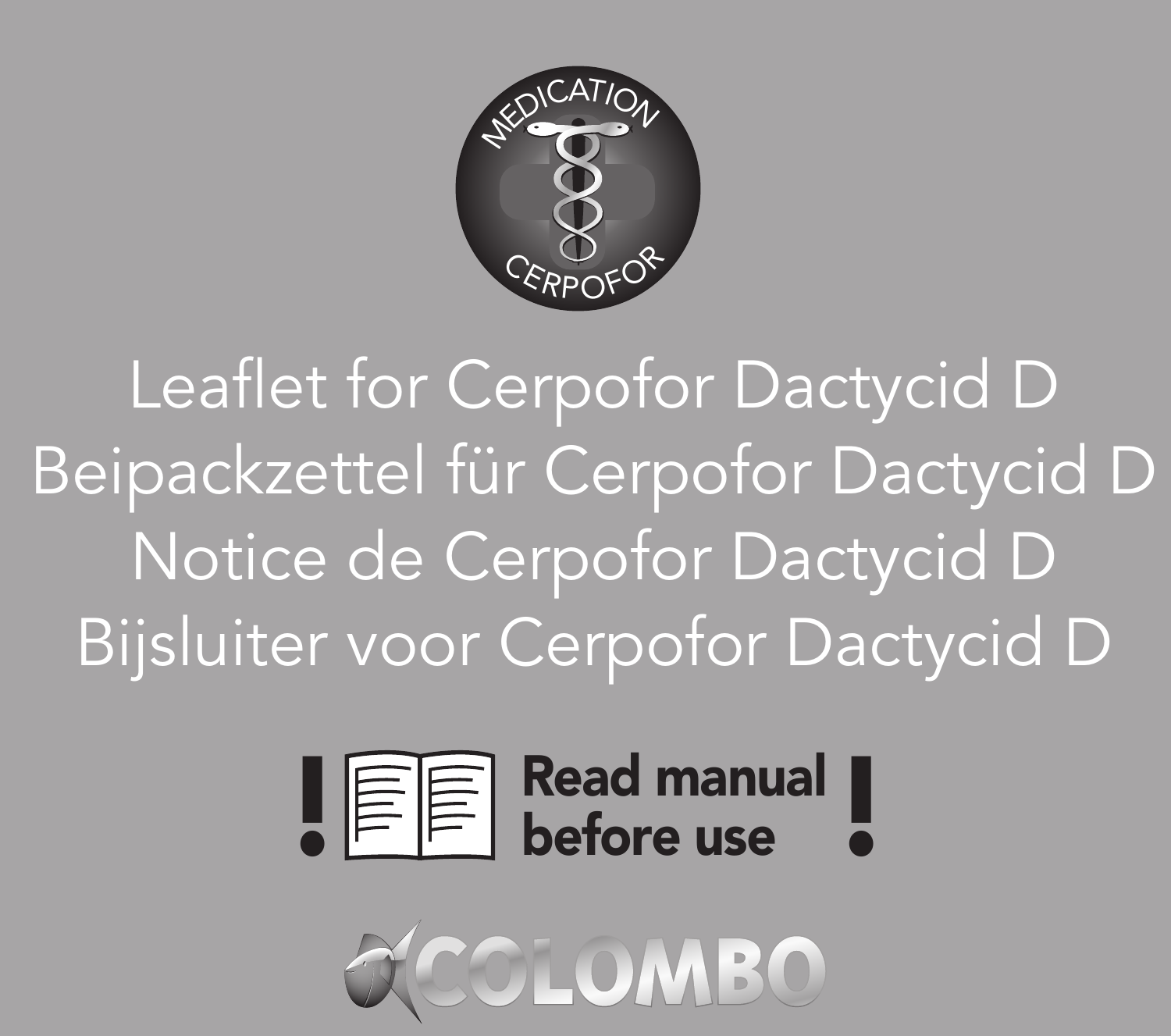### *Cerpofor Dactycid D – is effective against internal and external worms such as nematodes, skin worms (Gyrodactylus) and gill worms (Dactylogyrus).*

Calculation of aquarium volume: Calculate the volume of the aquarium as accurately as possible: length x wide x height, measured in decimetres, gives the volume of the tank in litres. Deductions must then be made for the volume of any substrate, plants, stones, fossilised wood and ornaments etc. These normally represent some 10% but can account for up to 30% in well filled aquaria.

Cerpofor Dactycid D is available in the following sizes: 100 ml for 500 ltr of aquarium water.

Water quality: For effective treatment and for the quick recovery of the diseased fish, good water quality is essential. Hence, always test the water quality before and after the treatment and correct when necessary.

Dosage: 1 capsule per 25 litres of aquarium water. Pull the two halves of the capsule apart and add the contents to the aquarium water. Turn on an aerator. The capsules are made of gelatine, which can get sticky when moist. Should the capsule fall into the water, it will give rise to some turbidity. This is harmless.

It is advisable to repeat the treatment after 14 days. We advise to change 25 to 50% of the water before start of the second treatment.

Remove carbon and zeolite during treatment; UV-lamps and ozone should be switched off until one week after the last administration. During the treatment no water changes should be made unless a poor water quality demands it; in such a case re-dose at 1 capsule per 25 ltr of added tap water.

The aquarium filter can stay on during the treatment. One week after the last addition of Dactycid D you can restart your weekly water changes (we advise 10-20%) and restart filtration with active carbon to remove any residues.

Warning: This product can be harmful for invertebrates such as frogs, shrimps, freshwater lobsters and snails as well as for Elephant fish and related species. The use of Cerpofor Dactycid D is therefore not recommended in the presence of such animals. In case you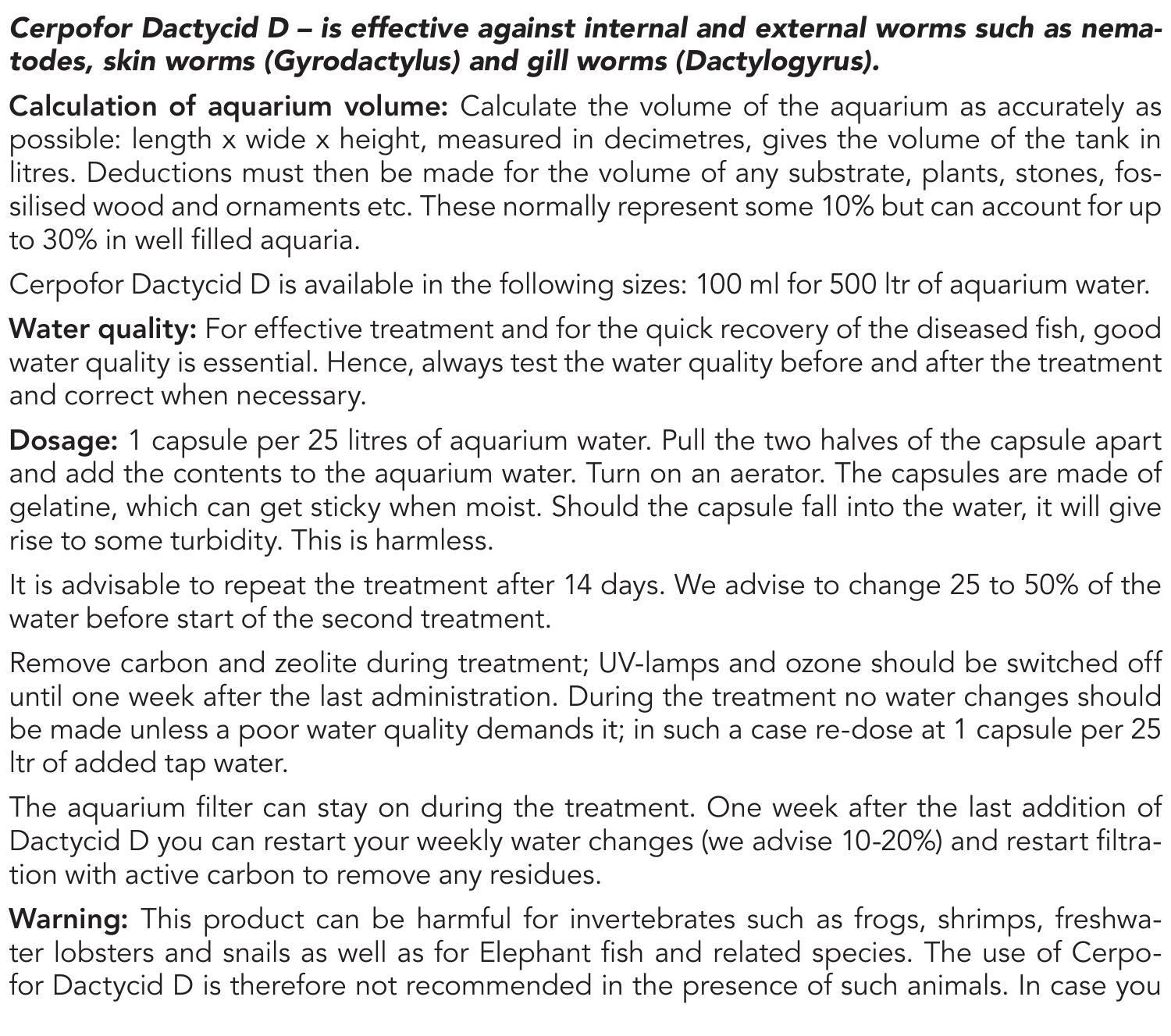have either positive or negative experiences, please notify us via www.colombo.nl or Email: info@colombo.nl

Cerpofor Dactycid D is developed for use in normal community aquaria with a pH between 7 and 8.5 and a KH of 4-8°DH. Specialised aquaria often have abnormal water values, leading to an abnormal, often negative response to Dactycid D; mainly tanks with a low pH and/ or KH, as well as aquaria which make use of reverse osmosis water in which the conductivity is very low. Wild-caught fish can be very sensitive to medicines and often respond badly to medications as compared to captive bred fish. Use of Dactycid D in these situations is strictly at your own risk!

Only for use on ornamental fresh water fish in aquaria. Keep out of reach of children. Store in the box at a temperature of 4 to 32°C. Do not inhale. Prevent contact with the skin and eyes. If swallowed, immediately consult a physician and show package or label.

Combinations: Administration of 2 or more products and/or medications in one combination is at one's own risk. Do not use at the same time together with products of other origin!

Information: Hookworms (Acanthocephala) are provided with hooks which they use to attach themselves to the gut wall. The eggs are voided with the faeces. Roundworms (Nematodes) are large, round worms occurring in the digestive tract. Their larvae are also transmitted by, for example, weevils in the food. Some larvae migrate throughout the body of the fish an encapsulate in the muscles and organs. Under certain circumstances, these dormant larvae can mature to adult worms. Fish affected by these two types of worm become thin and have slimy faeces. Cammalanus cotti is a viviparous roundworm, which manifests itself as a string of reddish coloured worms, hanging out of the anus of the fish. The worms which are visible, are only the symptom of a multiple of worms which are present in the intestine. Skinworm and Gillworms are flat worms (monogenetic trematodes). Gyrodactylus is a skinworm which can also infest the gills while Dactylogyrus is a gillworm which can also occur on the skin. The larvae from these worms can swim on their own to infest other fish. Skinworms are highly viviparous, through which they are capable of rapid multiplication. This infestation results in a greyish, slimy appearance to the skin. Gill worms lay eggs and the hatched larvae can infest the gills in addition to the adult worms. The fish swim with the gills perma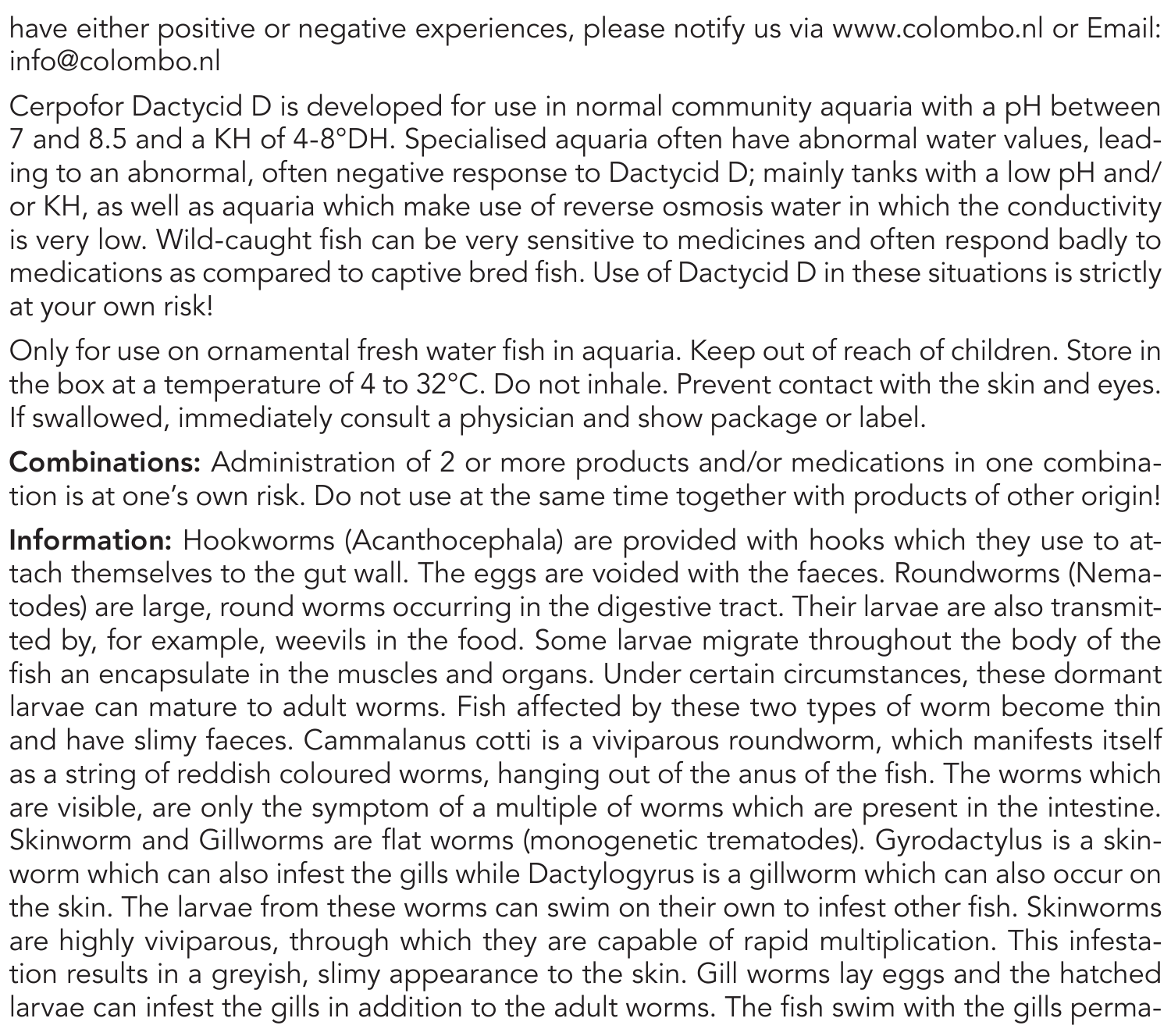nently open. Affected fish suffer from oxygen starvation and rub themselves against sand and stones. Secondary fungal infections quite often complicate the disease as does White Spot and bacterial infection. These problems can be combated using Cerpofor Alparex and Cerpofor Bactyfec. Hydras are freshwater polyps which can enter the aquarium via Daphnia. They multiply explosively on plants and panels and can prove problematical. They can also attach themselves to young fry fish. Planarians are small, whitish-grey flatworms and are usually found in large numbers on front facing panels, especially in the absence of lighting. The mostly feed on dead organic material but if this is in short supply they can parasitize the gills and skin as well as the mantel of snails.

### *Cerpofor Dactycid D – wirkt gegen innere und äußere Würmer, wie Nematoden, Hautwürmer (Gyrodactylus) und Kiemenwürmer (Dactylogyrus).*

Inhaltsberechnung: Berechnen Sie den Aquarium Inhalt so genau wie möglich: Länge x Breite x Höhe in Dezimeter ergibt den Inhalt eines leeren Aquariums in Liter. Für Pflanzen, Bodengrund, Dekorationsmittel und dergleichen werden im Normalfall 10% abgerechnet. Jedoch sind in "vollgepackten" Becken manchmal 30% angebracht.

Cerpofor Dactycid D ist erhältlich in einer 100 ml Verpackung für 500 Ltr Aquariumwasser .

Wasserqualität: Die wesentliche Voraussetzung für eine optimale Wirkung von Cerpofor Dactycid D und eine schnelle Genesung der kranken Fische ist eine gute Wasserqualität. Testen Sie deshalb die Wasserqualität vor und nach der Behandlung und korrigieren Sie diese, wenn nötig.

Dosierung: 1 Kapsel auf 25 L. Aquarienwasser geben. Beide Hälften der Kapseln auseinanderziehen und das Pulver im Aquarienwasser verteilen. Belüftung einschalten. Die Kapselhüllen aus Gelatine sind feuchtigkeitsempfindlich und verkleben daher leicht (nasse Hände, offene Aufbewahrung). Ist aus Versehen eine Kapsel ins Aquarium gefallen, verursacht diese eine leichte, aber unbedenkliche Trübung.

Es ist ratsam die Behandlung nach 14 Tagen zu wiederholen. Wir empfehlen 25 bis 50% des Wassers vor Beginn der zweiten Behandlung zu wechseln.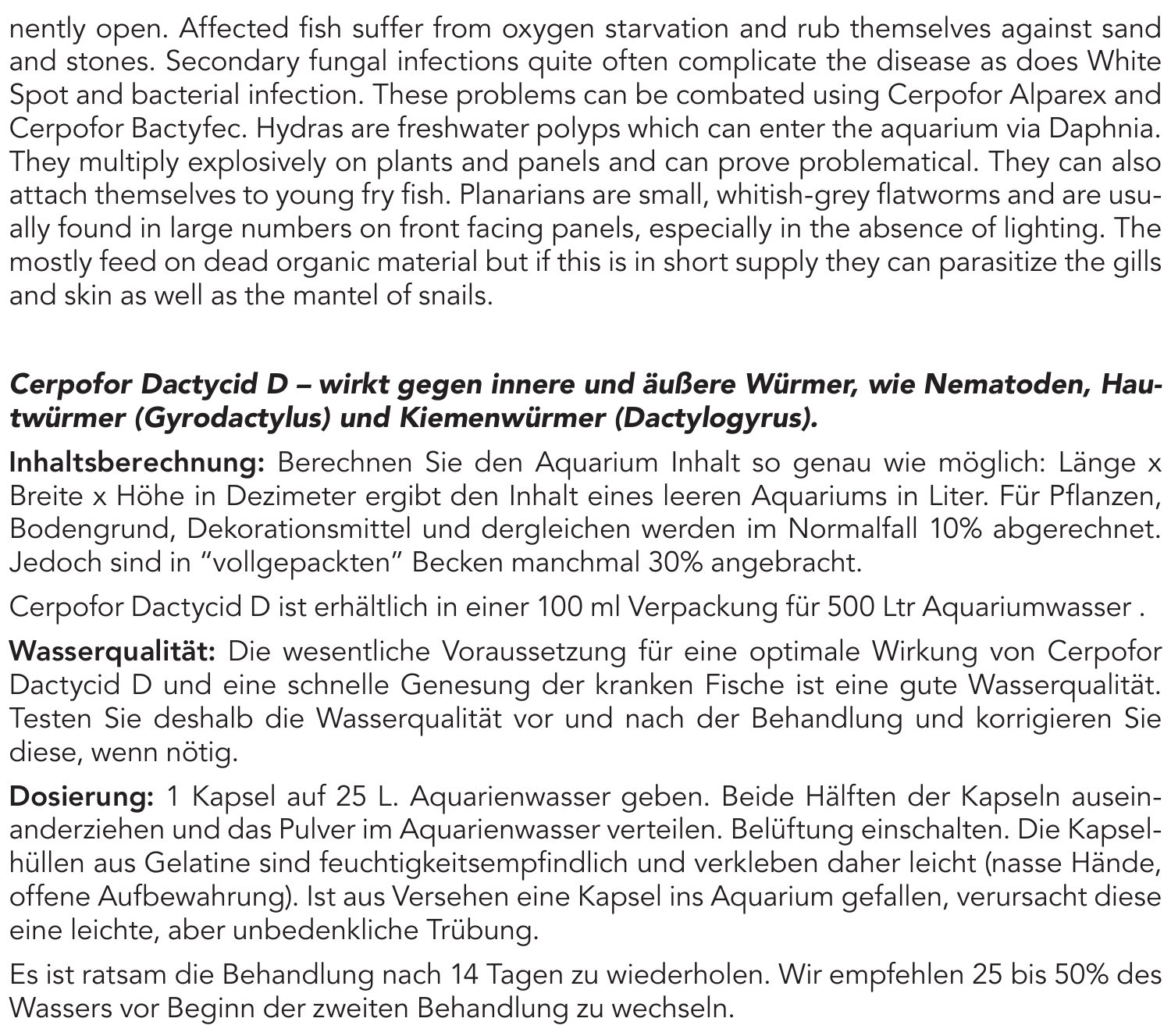Nicht über Kohle oder Zeolith filtern; UVC-Gerät und Ozonanlage bis 1 Woche nach der letzten Verabreichung ausschalten. Während der Behandlung kein Wasser wechseln; nur dann wechseln, wenn die Wasserqualität Sie dazu zwingt; in diesem Fall 1 Kapsel pro 25 L gewechseltes Leitungswasser nachdosieren.

Der Aquarienfilter muss während der Behandlung eingeschaltet bleiben.

Eine Woche nach der letzten Behandlung können Sie wieder mit wöchentlichen Wasserwechseln (wir empfehlen 10 bis 20%) und der Filtration mittels Aktivkohle anfangen, um Residuen zu entfernen.

Achtung: Dieses Produkt ist schädlich für wirbellose Tiere wie Frösche, Garnelen, Krebse und Schnecken sowie für Elefant Fische (Rüsselfische) und verwandte Arten. Anwendung von Dactycid D in Anwesenheit dieser Tiere ist daher nicht möglich. Falls Sie uns Ihre Erfahrungen, entweder positiv oder negativ, mitteilen möchten, dann benachrichtigen Sie uns bitte über www.colombo.nl oder über E-mail: info@colombo.nl.

Cerpofor Dactycid D ist für die Anwendung in normalen Gesellschafts-Aquarien entwickelt worden mit ein pH Wert zwischen 7 und 8.5 und ein KH Wert von 4-8°DH. Spezialisierte Aquarien haben oft abweichende Wasserwerte wodurch die Reaktion auf Dactycid D abweichend sein kann von den normalen Wert; hiermit meinen wir, Aquarien mit einem niedrigen pH oder KH Wert oder Aquarien die mit Osmosewasser betrieben werden, wodurch der Leitwert sehr niedrig ist. Wildfänge können sehr empfindlich sein für Medikamente und reagieren oft schlechter auf Medikamente als gezüchtete Fische. Für die abweichende Situation übernehmen wir keine Haftung und ist auf eigenes Risiko.

Heilmittel für Aquarienfische in Süßwasser. Nur für Tiere. Nicht bei Tieren anwenden die der Gewinnung von Lebensmitteln dienen. Außerhalb der Reichweite von Kindern aufbewahren. In der Originalverpackung bei einer Temperatur zwischen 4 und 32°C aufbewahren. Nicht einatmen. Den Kontakt mit der Haut und den Augen vermeiden. Im Fall einer versehentlichen Einnahme, sofort einen Arzt aufsuchen und die Verpackung oder das Etikett vorlegen.

Wechselwirkungen mit anderen Mitteln: Eine Verabreichung von 2 oder mehr Präparate und/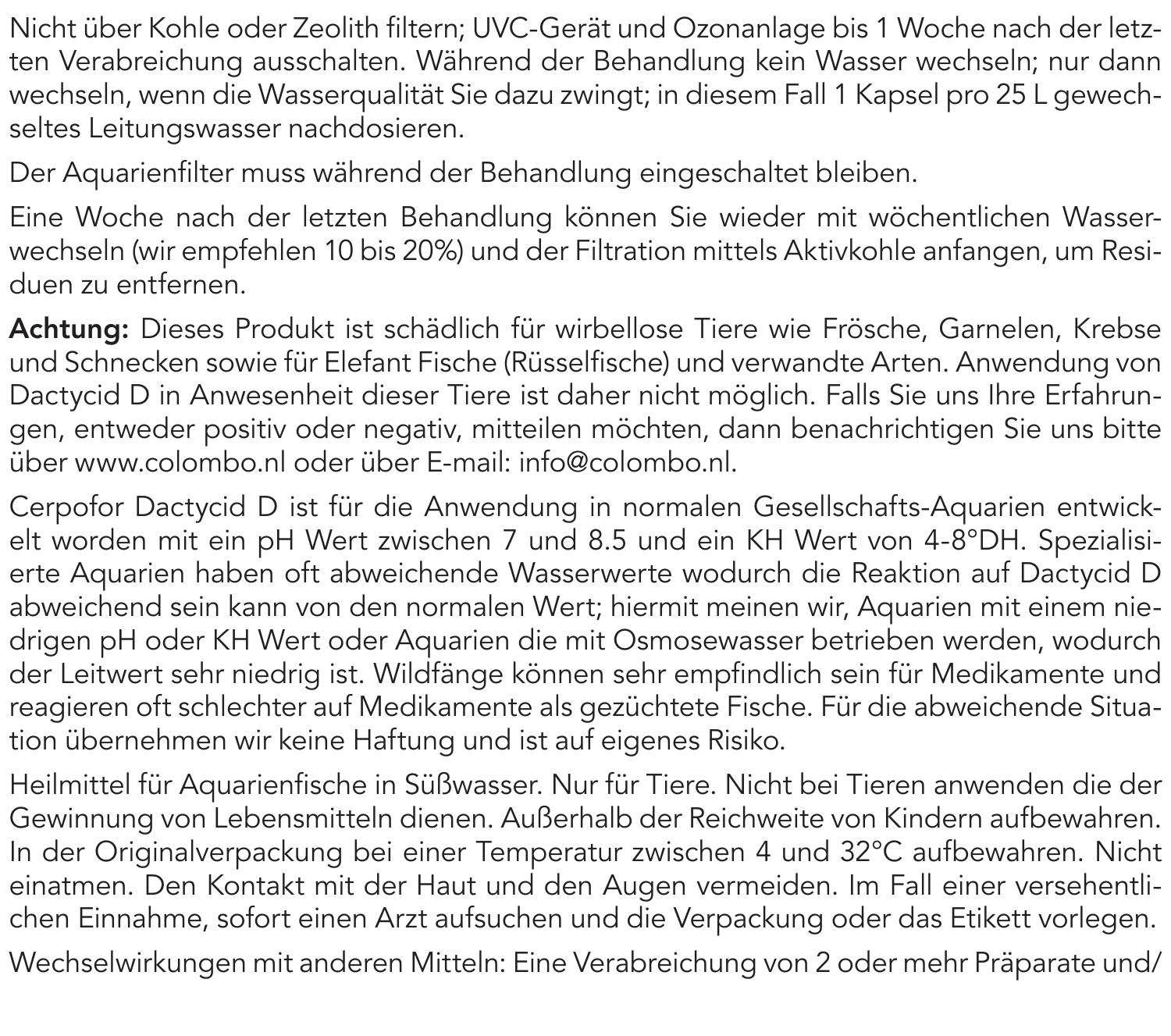oder Medikamenten in einer Kombination geht auf Ihr eigenes Risiko. Colombo Präparate sollen nicht gleichzeitig mit fremden Produkten eingesetzt werden.

Information: Acanthocephala oder Kratzer sind Würmer, deren Rüssel besetzt ist mit Haken mit denen sie sich im Darmwand festhaken. Die Eier dieser Würmer kommen mit dem Darminhalt wieder frei. Nematoden oder Fadenwürmer sind lange rundliche Würmer, die im Darmtrakt vorkommen. Die Larven dieser Tiere werden auch mit Lebendfutter, wie obengenannt, eingeschleppt. Oft wandern diese Larven im Fischkörper herum. Im Darmtrakt angelandet wachsen sie wieder zu Würmern. Larven die in der Haut hinter geblieben sind, kennt man an auch als Schwarzpünktchenkrankheit. Die Fische die von Fadenwürmern oder Kratzern befallen sind, mageren stark ab und haben einen schleimigen Darminhalt. Cammalanus cotti ist ein lebendgebärender Fadenwurm, der sich als ein Träubchen rotartigen Würmchen, das aus dem Anus hängt, manifestiert. Diese Würmer sind nur das Symptom für ein Vielfache an Würmern die dann im Darmtrakt anwesend sind. Haut- und Kiemenwürmer (Trematodes monogena) sind platte Saugwürmer. Gyrodactylus ist ein Hautwurm der aber auch wohl auf Kiemen vorkommt. Dactylogyrus ist dagegen ein Kiemenwurm der auch die Haut der Fische befallen kann, ist lebendgebärend und vermehrt sich explosionsartig. Selbständig schwimmend befallen diese Larven dann auch andere Fische, verursachen eine graue Schleimhaut. Der Kiemenwurm ist ein eierlegender Parasit. Die Larven und erwachsene Würmer greifen die Kiemen an und der befallene Fisch schwimmt mit weit geöffneten Kiemendeckeln im Aquarium. Bei beiden Infektionen bekommen die befallenen Tiere Atemnot und scheuern sich an festen Gegenständen. Die Krankheit verschlechtert sich durch Pilz, Ichthyo und Bakterien welche aber mit Cerpofor Alparex und Cerpofor Bactyfec ausreichend bekämpft werden können. Hydras sind Süßwasser Polypen die man mit selbstgefangenem Futter einschleppen kann. Die explosionsartige Vermehrung auf Pflanzen und Scheiben wirkt sich sehr störend aus und diese Polypen vergreifen sich auch an die Jungbrut. Planarien (Scheibenwürmer) sind grauweiße Würmer die massenweise auf der Vorderscheibe vorkommen; insbesondere wenn die Aquarium Beleuchtung abgeschaltet ist. Planarien ernähren sich hauptsächlich von organischen Materialien, aber bei Mangel von organischen Materialien parasitieren sie auch auf Aquarium Bewohner wobei auch Schnecken nicht verschont bleiben, insbesondere die Apfelschnecken.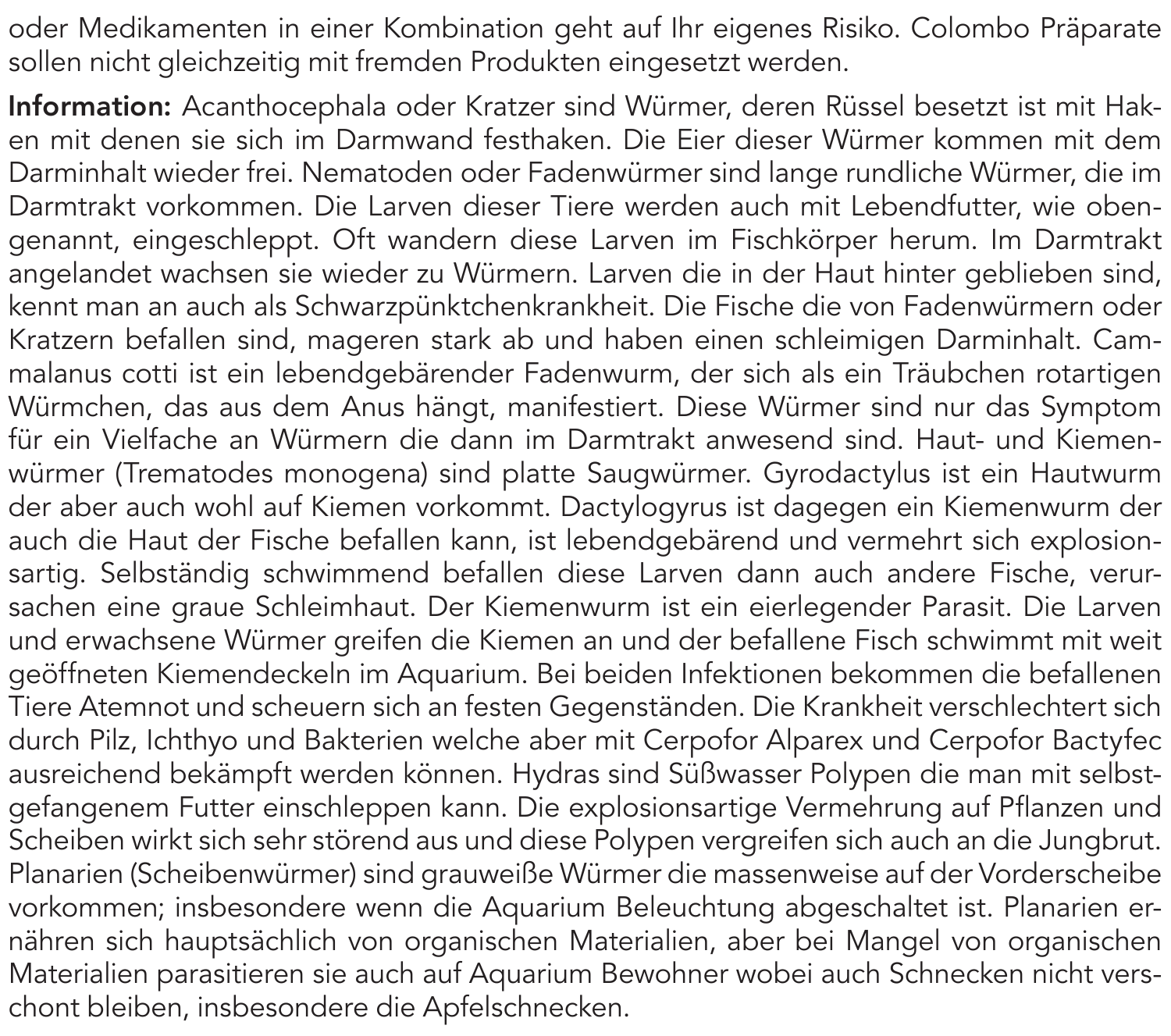### *Cerpofor Dactycid D – agit contre les vers internes et externes, tels les nématodes, les vers de la peau (Gyrodactylus) et des branchies (Dactylogyrus).*

Evaluation du volume: Calculer le volume en litres de votre aquarium le plus précisément possible: longueur x largeur x profondeur moyenne en décimètres. Puis, il est conseillé de déduire approximativement le volume occupé par les plantes, pierres, bois fossile, sable, etc. En général il s'agit de 10%, dans les bacs très garnis, cela peut atteindre 30% du volume total.

Cerpofor Dactycid D est disponible en: 100 ml pour 500 ltr

Qualité de l'eau : N'oubliez pas que la qualité de l'eau est essentielle tant à l'efficacité optimale des médicaments qu'à la guérison rapide des poissons malades. C'est pourquoi il est important de toujours tester votre eau avant et après le traitement et d'en corriger les valeurs si nécessaire.

Dosage recommandé: 1 capsule pour 25 litres d'eau. Ouvrir la capsule et répandre la poudre sur l'eau de l'aquarium. Mettre le diffuseur en marche. Les capsules gélatineuses collent sous l'influence de l'humidité (mains mouillées, pot ouvert). Si par hasard une capsule tombe dans l'eau, l'eau peut se troubler.

Il est recommandé de renouveler le traitement au bout de 14 jours. Nous conseillons de changer 25 à 50% d'eau avant de commencer le second traitement.

Ne pas filtrer au charbon ou zéolite; les lampes UV et l'équipement ozone doivent être débranchés jusqu'à 1 semaine après l'administration du traitement. Pendant le traitement pas de changement d'eau sinon dosez 1 capsule par 25 litres d'eau du robinet.

Vous pouvez laisser le filtre en marche pendant le traitement.

Une semaine après le dernier traitement, vous pouvez effectuer des changements d'eau hebdomadaires (10-20%), après vous pouvez remettre du charbon et redémarrer le filtre pour éliminer les résidus.

Avertissement: Ce produit peut être nuisible pour les invertébrés, tels que les grenouilles, les crevettes, l'écrevisse d'eau douce et l'escargot ainsi que les poissons-éléphants et les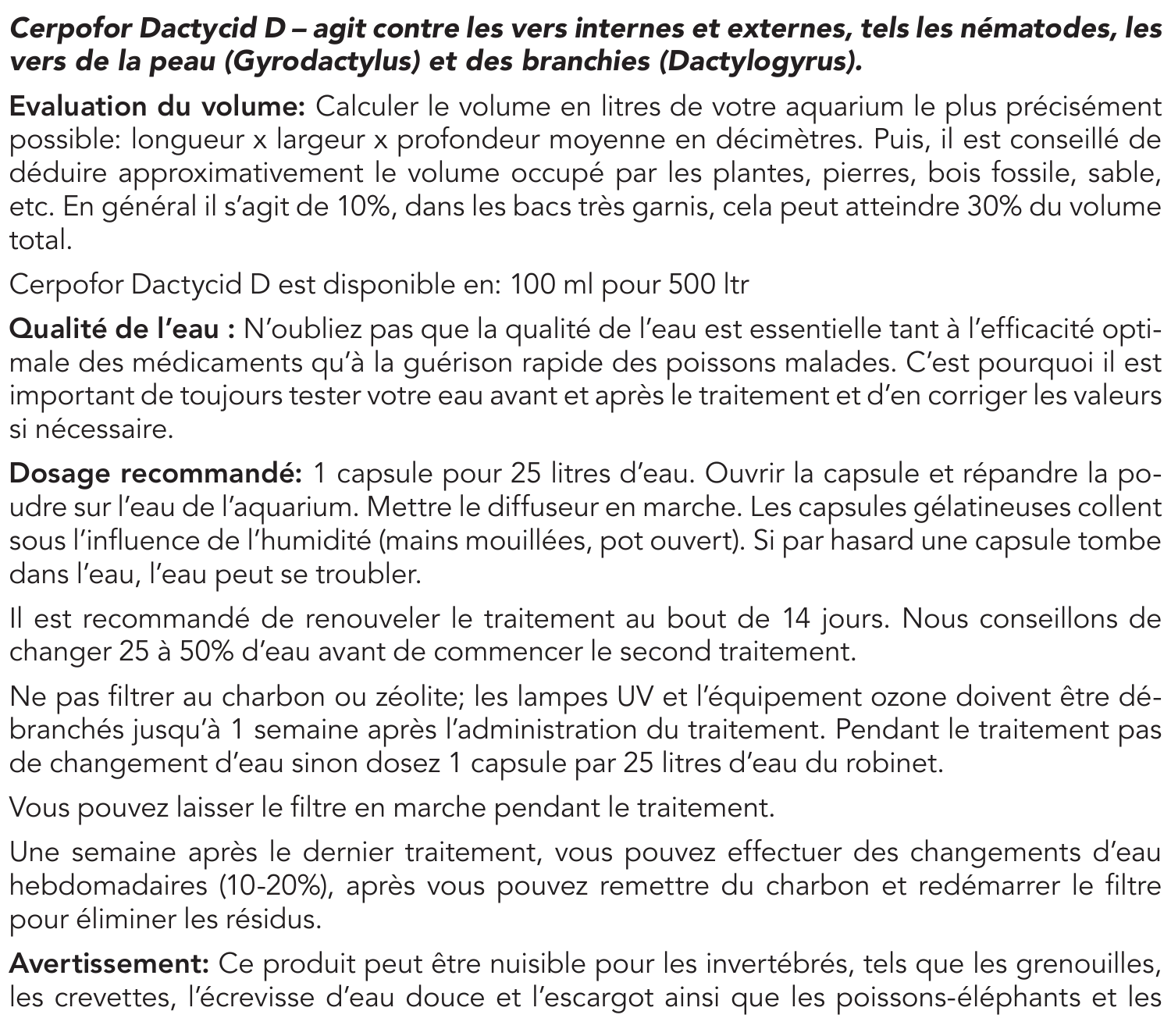espèces du même type. L'utilisation de Cerpofor Dactycid D n'est donc pas recommandée en cas de présence de ces espèces. Nous vous prions de bien vouloir nous communiquer vos expériences positives ou négatives, sur www.colombo.nl ou E-mail: info@colombo.nl.

Cerpofor Dactycid D est développé pour une utilisation dans un aquarium communautaire standard avec un pH entre 7 et 8,5 et un KH de 4-8°DH. Les aquariums spéciaux ont souvent des valeurs différentes qui peuvent affecter les performances d'Dactycid D. Les aquariums avec un pH et/ou KH bas, ainsi que l'utilisation d'osmoseur (conductivité basse).

Les espèces sauvages sont aussi plus sensibles et peuvent répondre négativement aux médicaments, contrairement aux espèces d'élevage. L'utilisation d'Dactycid D dans ces cas de votre responsabilité.

Convient aux poissons d'eau douce d'aquarium uniquement. Maintenir hors de portée des enfants. Conserver le produit dans sa boîte entre 4 et 32°C. Ne pas inhaler. Eviter tout contact avec la peau et les yeux. En cas d'ingestion, consulter un médecin immédiatement, muni de l'emballage ou de l'étiquette.

Combinaisons: Administration de 2 ou plus de préparations et/ou médicaments en une combinaison est à vos risques et périls. Ne pas administrer en même temps avec des produits d'autres origines!

Information: Les Acanthocéphales ont un museau muni de crochets qui leur permettent de s'accrocher aux parois intestinales. Les œufs des vers sont éliminés avec les excréments du poisson. Les Nématodes sont des vers longs et ronds, qui se trouvent dans les intestins. Leurs larves se propagent également par la nourriture vivante. Il y a des larves qui parcourent tout le corps du poisson, et peuvent se trouver enkystées dans le tissu des muscles et des organes. Dans certaines situations de nouveaux vers naissent de ces larves non actives. Les poissons infectés par les Nématodes et les Acanthocéphales maigrissent et produisent des excréments visqueux. Cammalanus cotti est un ver rond vivipare, qui se présente sous la forme d'une grappe de petits vers rouges, qui pend à l'anus du poisson. Les vers que nous voyons-là ne sont que le symptôme de la présence de multiples vers dans l'intestin. Les Trématodes Monogena sont des vers plats. Le Gyrodactylus est un ver cutané, qui parfois se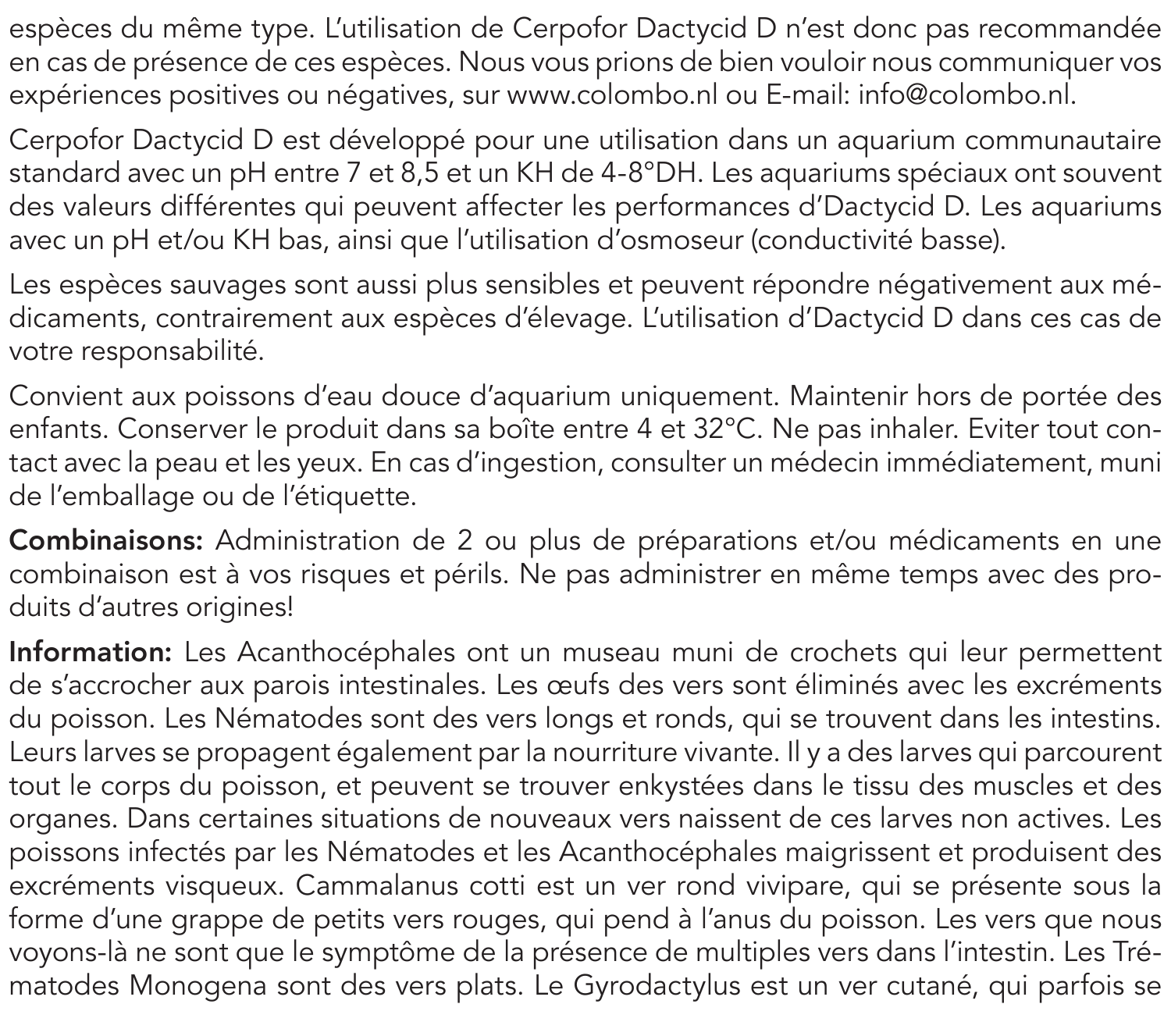trouve aussi sur les branchies, et le Dactylogyrus est un ver branchial, qui parfois se trouve aussi sur la peau. Leurs larves sont capables de nager vers d'autres poissons et de les contaminer. Les Gyrodactyles sont vivipares. Pour cette raison, leur nombre augmente très rapidement et donne à la peau du poisson un aspect gris et visqueux. Les Dactylogyrus pondent. Les larves et les vers adultes attaquent les branchies, ce qui amènent les poissons atteints à nager les opercules ouverts. Dans le cas de ces deux infections, les poissons étouffent. Ils se frottements dans le sable et contre les pierres. L'infection est aggravée par les champignons, la maladie des points blancs, et les microbes, qui heureusement peuvent être combattus d'une manière efficace par Cerpofor® ALparex et Cerpofor® Bactyfec. Les Hydres sont des polypes d'eau douce, qui arrivent dans l'aquarium en même temps que les daphnies. Elles se reproduisent très rapidement sur les plantes et les parois de l'aquarium et sont particulièrement importunes. Les Planaires sont des petits vers plats blanc-gris, que l'on trouve en masse sur la paroi avant de l'aquarium surtout quand la lumière est éteinte. En principe, ils se nourrissent de particules organiques. Mais faute de cela, ils vivent en parasite sur les branchies et la muqueuse du poisson, ainsi que dans les cavités palléales des escargots.

## *Cerpofor Dactycid D – is werkzaam tegen inwendige en uitwendige wormen zoals nematoden, huidwormen (Gyrodactylus) en kieuwwormen (Dactylogyrus).*

Inhoudsberekening: Bereken de inhoud van het aquarium zo goed mogelijk: de lengte x breedte x hoogte in decimeters levert de inhoud op van de kale bak in liters. Hiervan moeten dan de planten, de stenen, het kienhout, het zand en dergelijke afgetrokken worden. Meestal is dit 10%, maar in erg volle aquaria meer, tot wel 30%.

Cerpofor Dactycid D is verkrijgbaar in 100 ml verpakking voor 500 ltr aquariumwater.

Waterkwaliteit: Voor een optimale werking van Cerpofor Dactycid D en een snelle genezing van zieke vissen is een goede waterkwaliteit essentieel. Test daarom altijd voor en na de behandeling de waterkwaliteit en corrigeer waar nodig.

Dosering: 1 capsule per 25 ltr water. De twee helften van de capsule van elkaar trekken en de inhoud over het water verdelen. Het water met een luchtpomp goed beluchten.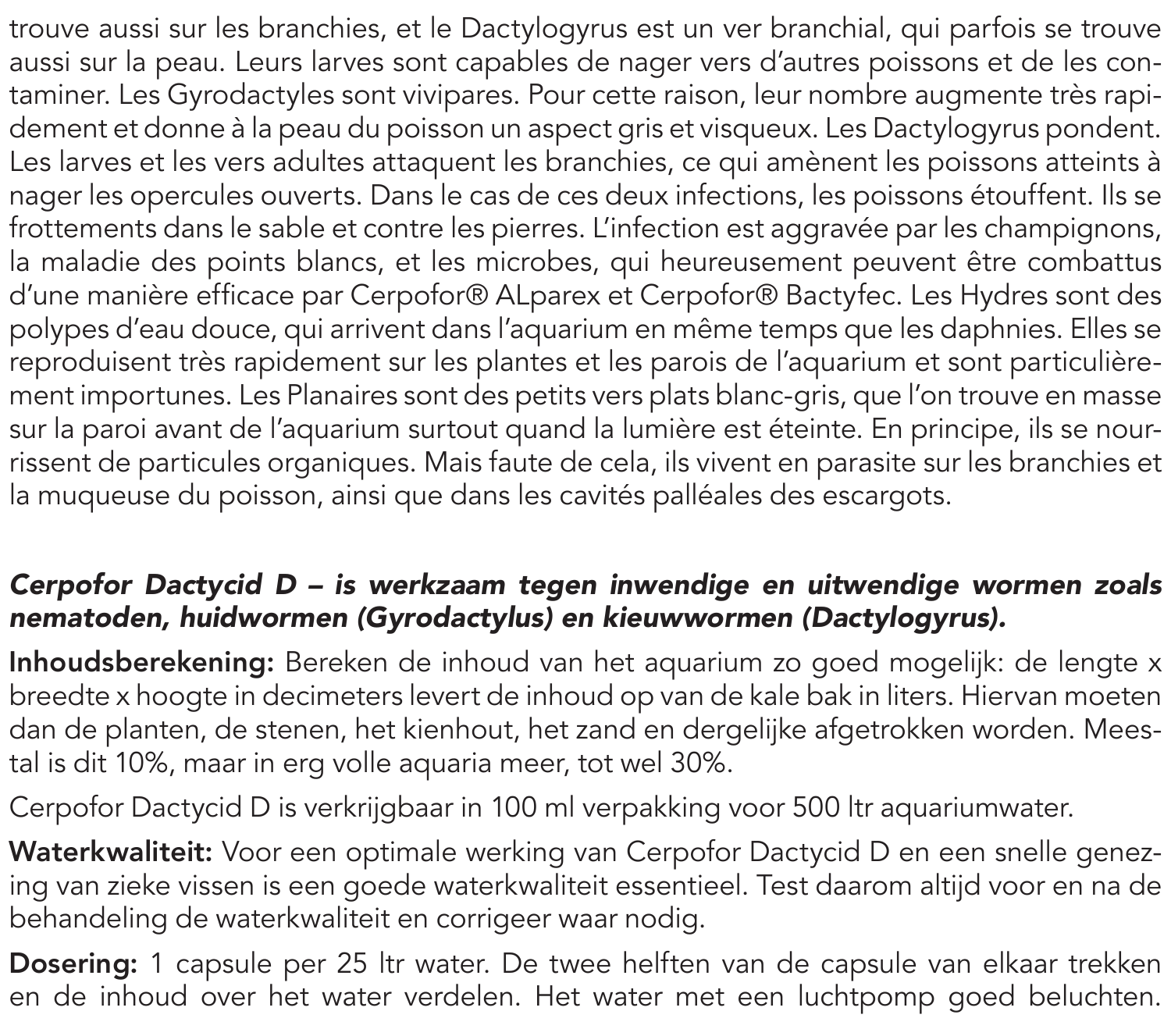De capsules zijn van gelatine, die door inwerking van vocht verkleven (natte handen, open potje). Mocht de capsule in het water terechtkomen dan kan dit een, overigens ongevaarlijke, vertroebeling geven.

Het verdient aanbeveling de kuur na 14 dagen te herhalen. Wij adviseren u voor deze tweede behandeling 25 tot 50% van het water te verversen.

Niet over kool of zeoliet filteren; UV-lampen en ozonapparaten tot 1 week na de laatste toediening uitgeschakeld houden. Gedurende de behandeling geen water verversen tenzij een slechte waterkwaliteit hiertoe verplicht; in dat geval 1 capsule per 25 ltr toegevoegd leidingwater nadoseren.

Het aquariumfilter dient gewoon aan te blijven gedurende de behandeling.

Eén week na de laatste toevoeging kunt u de wekelijkse waterverversingen hervatten (wij adviseren 10-20%) en weer beginnen met filtratie over actief kool om residuen te verwijderen.

Waarschuwing: Dit product kan schadelijk zijn voor lagere dieren zoals kikkers, garnalen, kreeften en slakken als wel voor Olifantsvissen en aanverwante soorten. Gebruik van Cerpofor Dactycid D bij aanwezigheid van deze dieren wordt dus afgeraden. Mocht u positieve of negatieve ervaringen, meld het ons via www.colombo.nl of e-mail: info@colombo.nl.

Cerpofor Dactycid D is ontwikkeld voor gebruik in normale gezelschapsaquaria met een pH tussen 7 en 8.5 en een KH van 4-8°DH. Gespecialiseerde aquaria hebben vaak afwijkende waterwaarden waardoor de reactie op Dactycid D afwijkend kan zijn van normaal; hierbij doelen we op aquaria met een lage pH en/of KH waarden, als wel aquaria welke gebruik maken van osmose water waardoor de geleidbaarheid zeer laag is. Wildvang vissen kunnen erg gevoelig zijn voor medicijnen en reageren vaak slechter op medicijnen dan gekweekte vissen. Gebruik in deze afwijkende situaties is dan ook geheel voor eigen risico.

Alleen voor gebruik bij siervissen in zoetwater aquaria. In de verpakking en buiten bereik van kinderen bewaren tussen 4 en 32°C. Niet inademen. Vermijd contact met huid en ogen. In geval van inname, onmiddellijk een arts raadplegen en de verpakking of etiket tonen.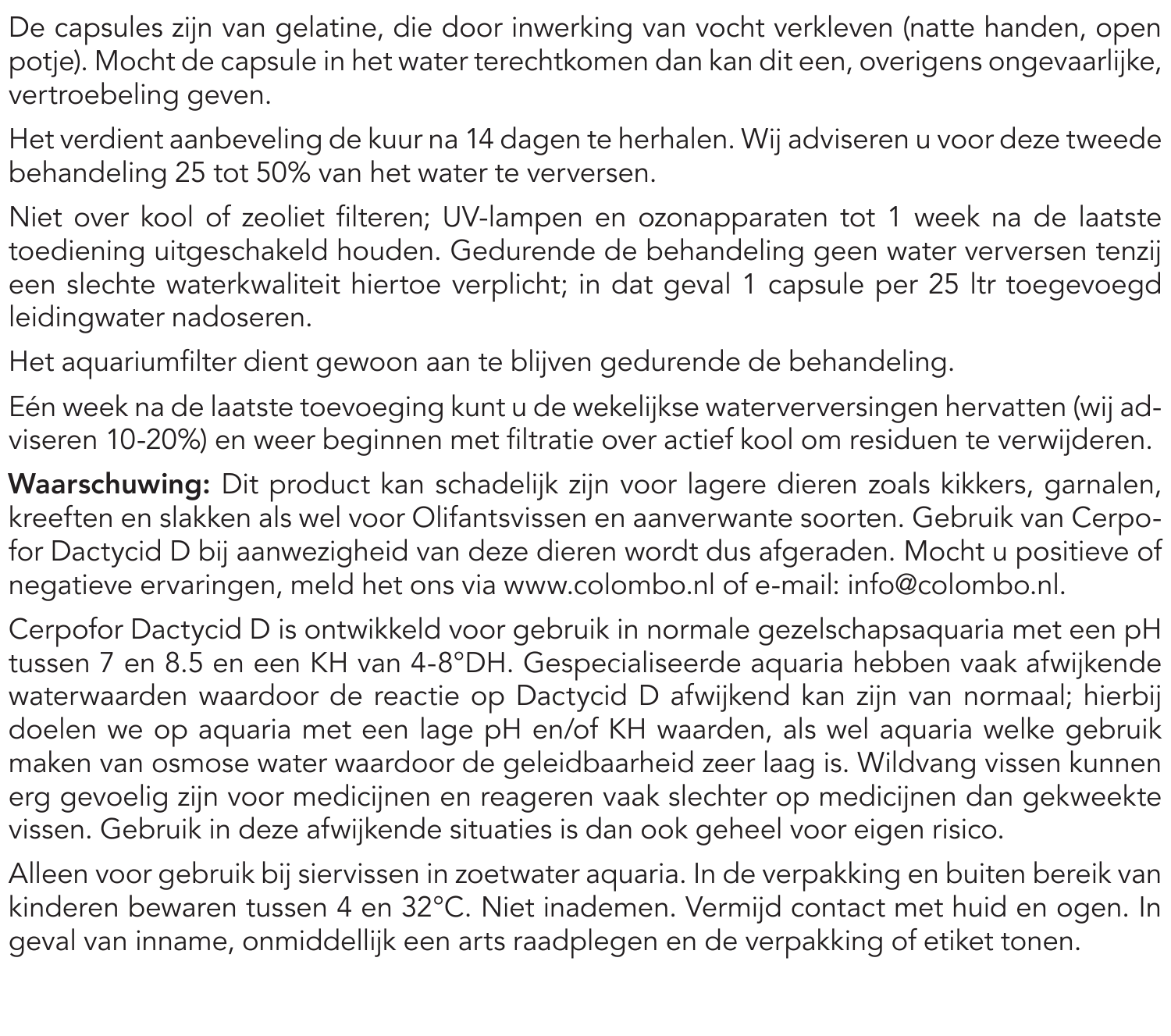Combinaties: Een toepassing van 2 of meer preparaten en/of medicijnen in één combinatie is voor eigen risico. Niet gelijktijdig met producten van andere origine toepassen!

Informatie: Acanthocephala of haakwormen hebben een snuit met haken, waarmee ze zich in de darmwand vastzetten. De wormeieren komen via de ontlasting van de vis vrij. De Nematoden of rondwormen zijn lange ronde wormen, die in de darmen voorkomen. De larven uit de eieren worden ook via voedseldiertjes overgebracht. Sommige larven maken een trektocht door het vissenlichaam en kunnen ingekapseld in spier- en orgaanweefsel voorkomen. Onder bepaalde omstandigheden ontstaan uit deze rustende larven weer volwassen wormen. Door Nematoden en Haakwormen aangetaste vissen vermageren en krijgen een slijmerige ontlasting. Cammalanus cotti is een levendbarende rondworm, die zich manifesteert als een trosje roodachtige wormpjes, dat uit de anus van de vis hangt. De wormpjes die we hier zien, zijn slechts het symptoom voor een veelvoud aan wormen dat in de darm aanwezig is. Huid- en Kieuwwormen zijn platte zuigwormen (Trematodes Monogena). Gyrodactylus is een huidworm, die ook op de kieuw kan voorkomen en Dactylogyrus is de kieuwworm, die ook wel eens op de huid zit. Hun larven kunnen rechtstreeks naar andere vissen zwemmen om ze te besmetten. De huidwormen zijn levendbarend, waardoor ze zeer snel in aantal toenemen en er een grauwe slijmerige huid ontstaat. De kieuwwormen leggen eieren. De larven en volwassen wormen tasten de kieuwen aan, waardoor de vis met open kieuwdeksels gaat zwemmen. Bij beide infecties krijgen de vissen het benauwd en schuren ze zich aan zand en stenen. De ziekte wordt verergerd door schimmels, Witte Stip en bacteriën, die gelukkig afdoende te bestrijden zijn door middel van Cerpofor Alparex en Cerpofor Bactyfec. Hydra's zijn zoetwaterpoliepen, die met watervlooien in het aquarium terechtkomen. Ze vermeerderen zich explosief op planten en ruiten en zijn bijzonder storend. Bovendien vergrijpen ze zich aan jongbroed. Planaria's zijn witgrijze platte wormpjes, die massaal op de voorruit voorkomen, vooral als het licht uit is. In principe voeden ze zich met organisch materiaal, maar bij gebrek hieraan kunnen ze parasiteren op kieuwen en slijmhuid van vissen, alsmede in de mantelholten van appelslakken.